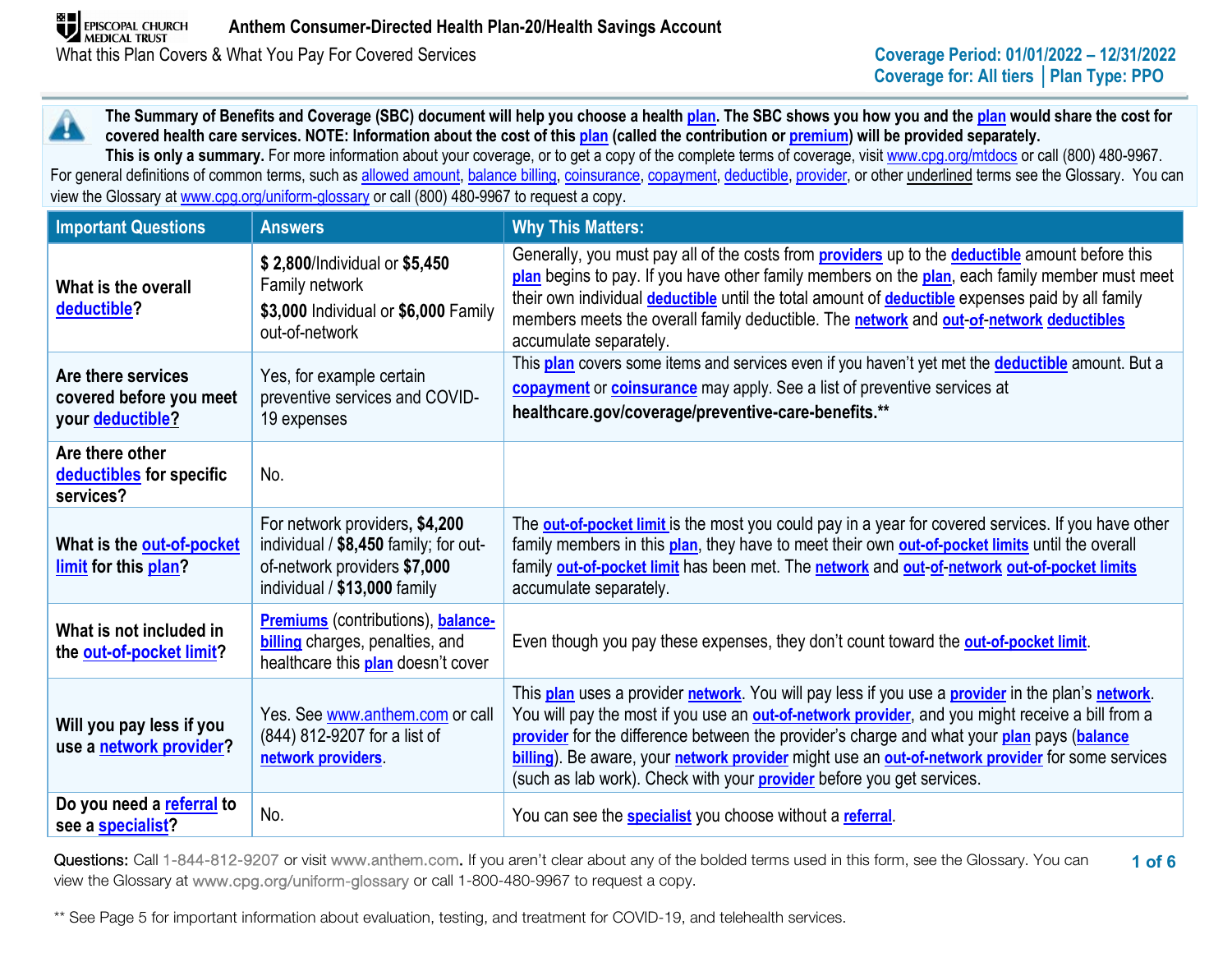All **[copayment](https://www.healthcare.gov/sbc-glossary/#copayment)** and **[coinsurance](https://www.healthcare.gov/sbc-glossary/#coinsurance)** costs shown in this chart are after your **[deductible](https://www.healthcare.gov/sbc-glossary/#deductible)** has been met, if a **[deductible](https://www.healthcare.gov/sbc-glossary/#deductible)** applies.

| <b>Common</b>                                                 | <b>Services You May Need</b>                        |                          | <b>What You Will Pay</b>       | <b>Limitations, Exceptions, &amp; Other Important</b><br>Information *                                                                                                                                                                                                  |  |
|---------------------------------------------------------------|-----------------------------------------------------|--------------------------|--------------------------------|-------------------------------------------------------------------------------------------------------------------------------------------------------------------------------------------------------------------------------------------------------------------------|--|
| <b>Medical Event</b>                                          |                                                     | <b>Network Provider</b>  | <b>Out-of-Network Provider</b> |                                                                                                                                                                                                                                                                         |  |
|                                                               |                                                     | (You will pay the least) | (You will pay the most)        |                                                                                                                                                                                                                                                                         |  |
|                                                               | Primary care visit to treat an<br>injury or illness | 20% coinsurance          | 45% coinsurance                | $**$                                                                                                                                                                                                                                                                    |  |
|                                                               | <b>Specialist visit</b>                             | 20% coinsurance          | 45% coinsurance                | $**$                                                                                                                                                                                                                                                                    |  |
| If you visit a health<br>care provider's office<br>or clinic  | Preventive care/screening/<br>immunization          | No charge.               | 45% coinsurance                | You may have to pay for services that aren't<br>preventive. Ask your <b>provider</b> if the services<br>needed are preventive. Then check what your<br>plan will pay for. See a list of preventive<br>services at healthcare.gov/coverage/<br>preventive-care-benefits. |  |
| If you have a test                                            | Diagnostic test (x-ray, blood<br>work)              | 20% coinsurance          | 45% coinsurance                | $***$                                                                                                                                                                                                                                                                   |  |
|                                                               | Imaging (CT/PET scans, MRIs)                        | 20% coinsurance          | 45% coinsurance                | $**$                                                                                                                                                                                                                                                                    |  |
| If you have outpatient                                        | Facility fee (e.g., ambulatory<br>surgery center)   | 20% coinsurance          | 45% coinsurance                | None.                                                                                                                                                                                                                                                                   |  |
| surgery                                                       | Physician/surgeon fees                              | 20% coinsurance          | 45% coinsurance                | None.                                                                                                                                                                                                                                                                   |  |
|                                                               | <b>Emergency room care</b>                          | 20% coinsurance          | 20% coinsurance                | $**$                                                                                                                                                                                                                                                                    |  |
| If you need immediate<br>medical attention                    | <b>Emergency medical</b><br>transportation          | 20% coinsurance          | 20% coinsurance                | $**$                                                                                                                                                                                                                                                                    |  |
|                                                               | <b>Urgent care</b>                                  | 20% coinsurance          | 20% coinsurance                | $**$                                                                                                                                                                                                                                                                    |  |
| If you have a hospital                                        | Facility fee (e.g., hospital room)                  | 20% coinsurance          | 45% coinsurance                |                                                                                                                                                                                                                                                                         |  |
| stay                                                          | Physician/surgeon fees                              | 20% coinsurance          | 45% coinsurance                | Prior authorization is required. **                                                                                                                                                                                                                                     |  |
|                                                               | <b>Outpatient services</b>                          | 20% coinsurance          | 45% coinsurance                | Prior authorization required for inpatient                                                                                                                                                                                                                              |  |
| If you need mental                                            | Inpatient services                                  | 20% coinsurance          | 45% coinsurance                | services.                                                                                                                                                                                                                                                               |  |
| health, behavioral<br>health, or substance<br>abuse services. | <b>Colleague Group</b>                              | 30% coinsurance          | 30% coinsurance                | The plan will reimburse 70% up to a maximum<br>reimbursable fee of \$40. The member is<br>responsible for all costs above that amount.                                                                                                                                  |  |
|                                                               | Office visits                                       | 20% coinsurance          | 45% coinsurance                |                                                                                                                                                                                                                                                                         |  |
| If you are pregnant                                           | Childbirth/delivery professional<br>services        | 20% coinsurance          | 45% coinsurance                | Well-newborn care is covered. Newborn must be<br>enrolled in the Plan within 30 days of birth.                                                                                                                                                                          |  |

\* For more information about limitations and exceptions, see the plan or policy document at [www.cpg.org.](http://www.cpg.org/)

\*\* See Page 5 for important information about the evaluation, testing, and treatment of COVID-19 and telehealth services.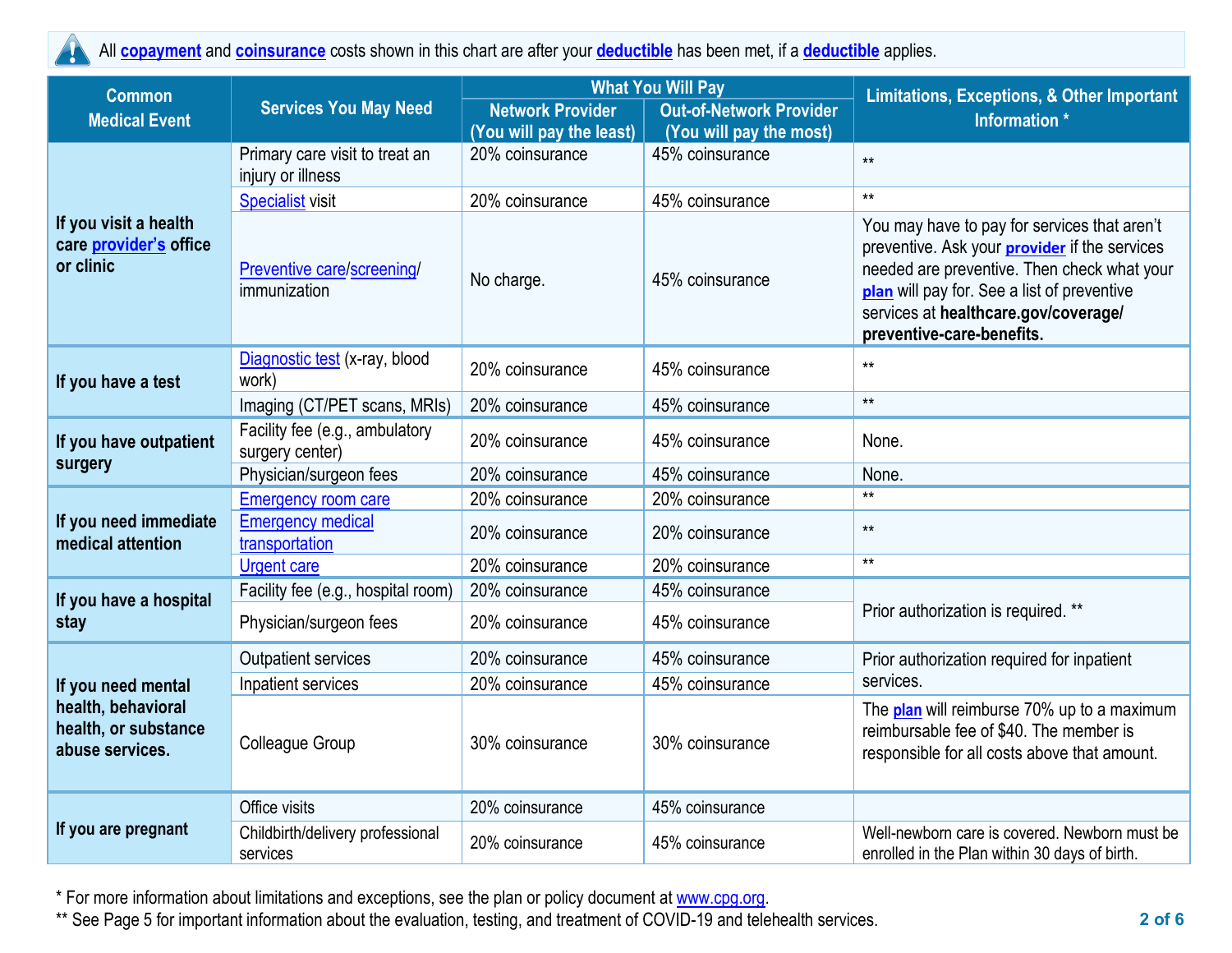| <b>Common</b>                                                           |                                          |                                                     | <b>What You Will Pay</b>                                  | <b>Limitations, Exceptions, &amp; Other Important</b>                                                                          |  |
|-------------------------------------------------------------------------|------------------------------------------|-----------------------------------------------------|-----------------------------------------------------------|--------------------------------------------------------------------------------------------------------------------------------|--|
| <b>Medical Event</b>                                                    | <b>Services You May Need</b>             | <b>Network Provider</b><br>(You will pay the least) | <b>Out-of-Network Provider</b><br>(You will pay the most) | Information *                                                                                                                  |  |
|                                                                         | Childbirth/delivery facility<br>services |                                                     |                                                           |                                                                                                                                |  |
|                                                                         | Home health care                         | 20% coinsurance                                     | 45% coinsurance                                           | Limited to 210 visits per plan year. Prior<br>authorization is required.                                                       |  |
|                                                                         | <b>Rehabilitation services</b>           | 20% coinsurance                                     | 45% coinsurance                                           | Benefits include hearing/speech, physical, and                                                                                 |  |
| If you need help<br>recovering or have<br>other special health<br>needs | <b>Habilitation services</b>             | 20% coinsurance                                     | 45% coinsurance                                           | occupational therapy. Limited to 60 visits per<br>plan year, combined facility and office, per<br>each of the three therapies. |  |
|                                                                         | <b>Skilled nursing care</b>              | 20% coinsurance                                     | 45% coinsurance                                           | Limited to 60 days per plan year, combined<br>with acute rehabilitation. Prior authorization is<br>required.                   |  |
|                                                                         | Durable medical equipment                | 20% coinsurance                                     | 45% coinsurance                                           | None.                                                                                                                          |  |
|                                                                         | Hospice services                         | No charge.                                          | 45% coinsurance                                           |                                                                                                                                |  |
|                                                                         | Children's eye exam                      | Not covered.                                        | Not covered.                                              | Vision benefits are available through EyeMed                                                                                   |  |
| If your child needs<br>dental or eye care                               | Children's glasses                       | Not covered.                                        | Not covered.                                              | Vision Care.                                                                                                                   |  |
|                                                                         | Children's dental check-up               | Not covered.                                        | Not covered.                                              |                                                                                                                                |  |

| <b>Common</b>                                                                      | <b>Services You May Need</b> | <b>What You Will Pay</b>                                                                              |                      | Limitations, Exceptions, & Other Important                                                                                                                                                      |  |
|------------------------------------------------------------------------------------|------------------------------|-------------------------------------------------------------------------------------------------------|----------------------|-------------------------------------------------------------------------------------------------------------------------------------------------------------------------------------------------|--|
| <b>Medical Event</b>                                                               |                              | <b>Retail</b>                                                                                         | <b>Home Delivery</b> | Information                                                                                                                                                                                     |  |
| If you need drugs to                                                               | Generic drugs                | 15% (after deductible)                                                                                |                      | You may get up to a 30-day supply when using                                                                                                                                                    |  |
| treat your illness or<br>condition. More<br>information about<br>prescription drug | Preferred brand drugs        | 25% (after deductible)                                                                                |                      | a retail pharmacy, and up to a 90-day supply<br>when using home delivery. Your prescription<br>deductible and out-of-pocket limit is combined<br>with your medical deductible and out-of-pocket |  |
|                                                                                    | Non-preferred brand drugs    | 50% (after deductible)                                                                                |                      |                                                                                                                                                                                                 |  |
| coverage is available at<br>www.express-scripts.com                                | <b>Specialty drugs</b>       | Your cost is based on whether the specialty drug is a<br>preferred brand or non-preferred brand drug. |                      | limit.                                                                                                                                                                                          |  |

# **Excluded Services & Other Covered Services:**

|                          | ∣ Services Your <mark>Plan</mark> Generally Does NOT Cover (Check your policy or plan document for more information and a list of any other <u>excluded services</u> .) |                      |
|--------------------------|-------------------------------------------------------------------------------------------------------------------------------------------------------------------------|----------------------|
| Cosmetic Surgery         | Dental care (Adult)                                                                                                                                                     | Long-term care       |
| Routine eye care (Adult) | Routine foot care                                                                                                                                                       | Weight loss programs |

\* For more information about limitations and exceptions, see the plan or policy document at [www.cpg.org.](http://www.cpg.org/)

\*\* See Page 5 for important information about the evaluation, testing, and treatment of COVID-19 and telehealth services.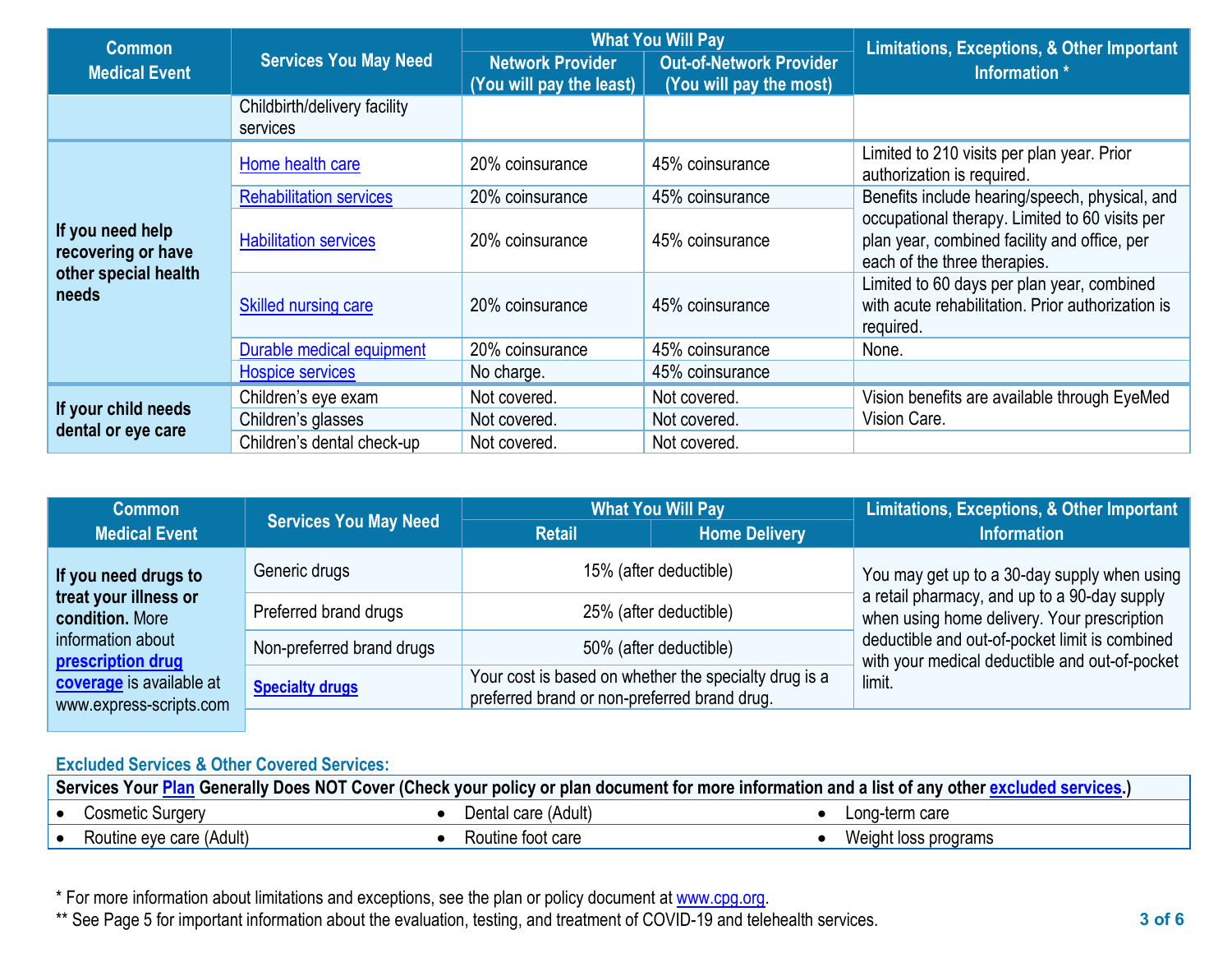<span id="page-3-1"></span><span id="page-3-0"></span>

| Other Covered Services (Limitations may apply to these services. This isn't a complete list. Please see your plan document.) |  |                       |  |                                                                    |
|------------------------------------------------------------------------------------------------------------------------------|--|-----------------------|--|--------------------------------------------------------------------|
| Acupuncture                                                                                                                  |  | Bariatric surgery     |  | Chiropractic care                                                  |
| Hearing aids                                                                                                                 |  | Infertility treatment |  | Non-emergency care when traveling outside the<br>U.S. <sup>1</sup> |
| Private-duty nursing                                                                                                         |  |                       |  |                                                                    |

**COVID-19 Evaluation, Testing, and Treatment and Telehealth Services:** The Medical Trust will waive all copays, deductibles, and coinsurance for its members for healthcare services relating to the evaluation and testing for COVID-19. In addition, the Medical Trust will waive all copays, deductibles, and in-network coinsurance for its active members for healthcare services relating to the treatment of COVID-19. The Medical Trust will also waive all copays, deductibles, and coinsurance for all telehealth services received through vendor platforms. The Medical Trust will also allow claims for virtual visits with network and out-of-network providers who do not use a telehealth platform offered by Anthem. Standard deductibles, copays, and coinsurance will apply.

**Your Rights to Continue Coverage:** The Plan's Extension of Benefits program is similar, but not identical, to the healthcare continuation coverage provided under Federal law (known as COBRA) for non-church plans. Because the Plan is a church plan as described under Section 3(33) of ERISA, the Plan is exempt from COBRA requirements[2](#page-3-1). Nonetheless, subscribers and/or their enrolled dependents will have the opportunity to continue benefits for a limited time in certain instances when coverage through the health plan would otherwise cease. Individuals who elect to continue coverage must pay for the coverage. Call (800) 480-9967 for more information.

Your Grievance and Appeals Rights: There are agencies that can help if you have a complaint against your plan for a denial of a claim. This complaint is called a grievance or appeal. For more information about your rights, look at the explanation of benefits you will receive for that medical claim. Your plan documents also provide complete information to submit a claim, appeal, or a grievance for any reason to your plan. For more information about your rights, this notice, or assistance, contact Anthem Blue Cross and Blue Shield or Express Scripts as appropriate.

## **Does this plan provide Minimum Essential Coverage? Yes**

Minimum Essential Coverage generally includes plans, health insurance available through the Marketplace or other individual market policies, Medicare, Medicaid, CHIP, TRICARE, and certain other coverage. If you are eligible for certain types of Minimum Essential Coverage, you may not be eligible for the premium tax credit.

## **Does this plan meet the Minimum Value Standards? Yes**

If your plan doesn't meet the Minimum Value Standards, you may be eligible for a premium tax credit to help you pay for a plan through the Marketplace.

<sup>&</sup>lt;sup>1</sup> Coverage for non-emergency care when traveling outside the U.S. applies only to services available through Anthem Blue Cross and Blue Shield. Non-emergency care outside the U.S. is not available through Express Scripts.

<sup>&</sup>lt;sup>2</sup> Under Section 4980B(d) of the Code and Treasury Regulation Section 54.4980 B-2, Q. and A. No. 4.

<sup>\*</sup> For more information about limitations and exceptions, see the plan or policy document at www.cpg.org.

<sup>\*\*</sup> See Page 5 for important information about the evaluation, testing, and treatment of COVID-19 and telehealth services.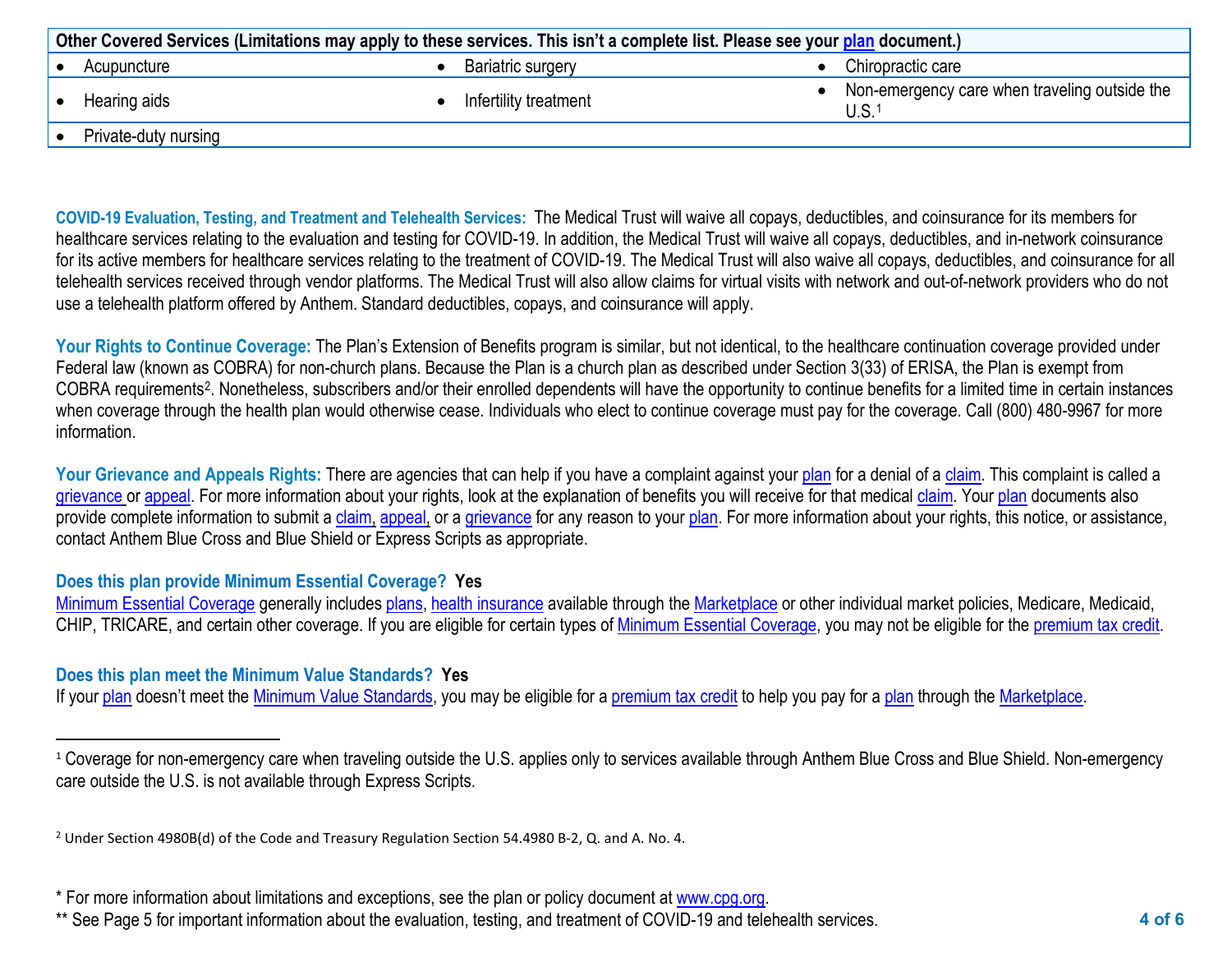# **Language Access Services:**

[Spanish (Español): Para obtener asistencia en Español, llame al (800) 480-9967. [Tagalog (Tagalog): Kung kailangan ninyo ang tulong sa Tagalog tumawag sa (800) 480-9967. [Chinese (中文): 如果需要中文的帮助,请拨打这个号码 (800) 480-9967. [Navajo (Dine): Dinek'ehgo shika at'ohwol ninisingo, kwiijigo holne' (800) 480-9967.––––––––––––––––––––––*To see examples of how this plan might cover costs for a sample medical situation, see the next section.–* 

\* For more information about limitations and exceptions, see the plan or policy document at www.cpg.org.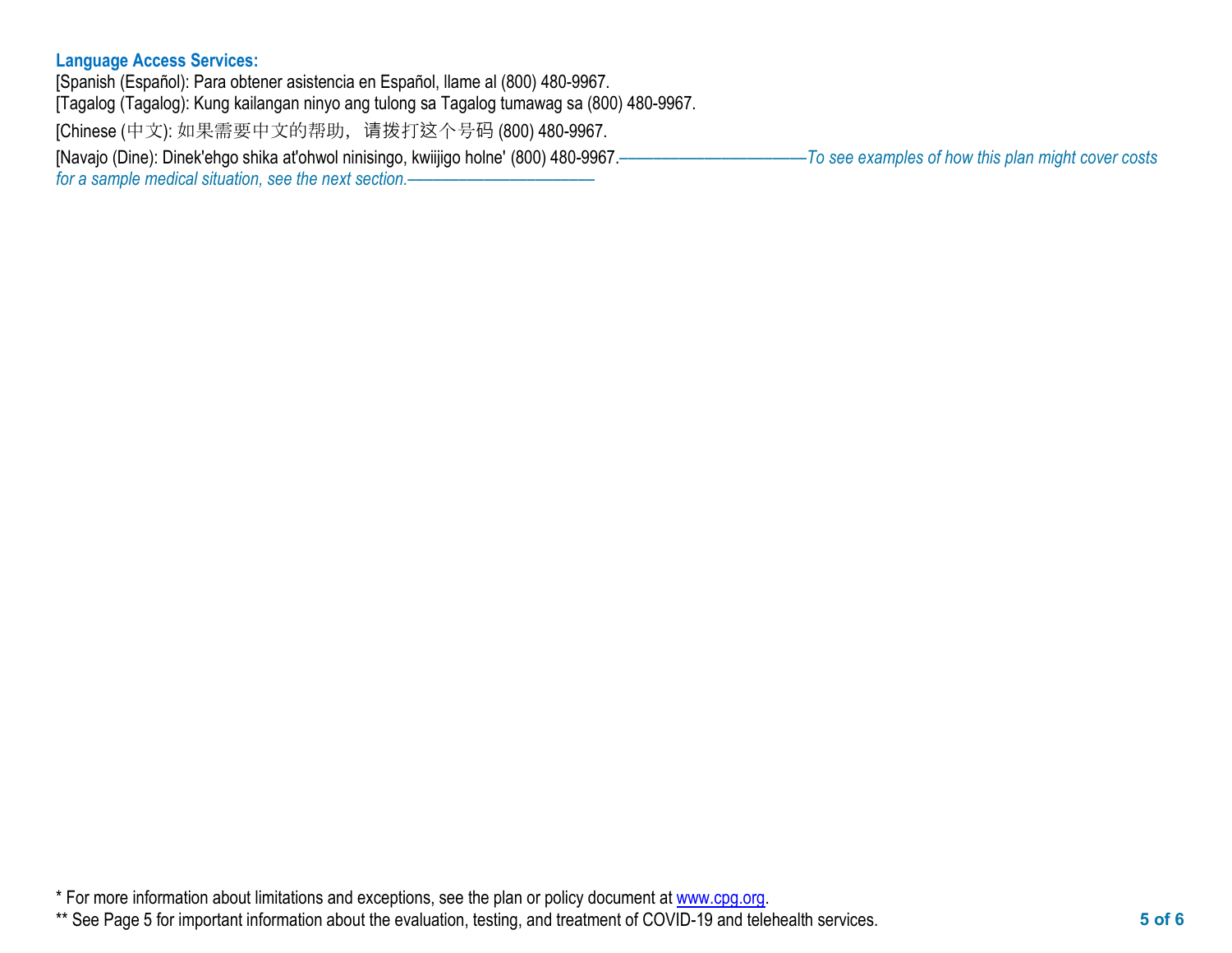**The total Peg would pay is \$4,260**



This is not a cost estimator. Treatments shown are just examples of how this plan might cover medical care. Your actual costs will be different depending on the actual care you receive, the prices your providers charge, and many other factors. Focus on the cost sharing amounts (deductibles, copayments and coinsurance) and excluded services under the plan. Use this information to compare the portion of costs you might pay under different health plans. Please note these coverage examples are based on self-only coverage.

| Peg is Having a Baby<br>(9 months of in-network pre-natal care and a<br>hospital delivery)                                                                                                                                                                                                                |                              | <b>Managing Joe's type 2 Diabetes</b><br>(a year of routine in-network care of a well-<br>controlled condition)                                                                                                                                      |                              | <b>Mia's Simple Fracture</b><br>(in-network emergency room visit and follow<br>up care)                                                                                                                                                         |                              |
|-----------------------------------------------------------------------------------------------------------------------------------------------------------------------------------------------------------------------------------------------------------------------------------------------------------|------------------------------|------------------------------------------------------------------------------------------------------------------------------------------------------------------------------------------------------------------------------------------------------|------------------------------|-------------------------------------------------------------------------------------------------------------------------------------------------------------------------------------------------------------------------------------------------|------------------------------|
| The plan's overall deductible<br>Specialist [cost sharing]<br>■ Hospital (facility) [cost sharing]<br>■ Other [cost sharing]                                                                                                                                                                              | \$2,700<br>20%<br>20%<br>20% | The plan's overall deductible<br>■ Specialist [cost sharing]<br>■ Hospital (facility) [cost sharing]<br>■ Other <i>[cost sharing]</i>                                                                                                                | \$2,700<br>20%<br>20%<br>20% | The plan's overall deductible<br>Specialist [cost sharing]<br>■ Hospital (facility) [cost sharing]<br>■ Other [cost sharing]                                                                                                                    | \$2,700<br>20%<br>20%<br>20% |
| This EXAMPLE event includes services like:<br>Specialist office visits (prenatal care)<br><b>Childbirth/Delivery Professional Services</b><br><b>Childbirth/Delivery Facility Services</b><br>Diagnostic tests (ultrasounds and blood work)<br>Specialist visit (anesthesia)<br><b>Total Example Cost</b> | \$12,739                     | This EXAMPLE event includes services like:<br>Primary care physician office visits (including<br>disease education)<br>Diagnostic tests (blood work)<br>Prescription drugs<br>Durable medical equipment (glucose meter)<br><b>Total Example Cost</b> | \$7,400                      | This EXAMPLE event includes services like:<br>Emergency room care (including medical<br>supplies)<br>Diagnostic test (x-ray)<br>Durable medical equipment (crutches)<br>Rehabilitation services (physical therapy)<br><b>Total Example Cost</b> | \$1,925                      |
|                                                                                                                                                                                                                                                                                                           |                              |                                                                                                                                                                                                                                                      |                              |                                                                                                                                                                                                                                                 |                              |
| In this example, Peg would pay:                                                                                                                                                                                                                                                                           |                              | In this example, Joe would pay:                                                                                                                                                                                                                      |                              | In this example, Mia would pay:                                                                                                                                                                                                                 |                              |
| <b>Cost Sharing</b>                                                                                                                                                                                                                                                                                       |                              | Cost Sharing                                                                                                                                                                                                                                         |                              | Cost Sharing                                                                                                                                                                                                                                    |                              |
| <b>Deductibles</b>                                                                                                                                                                                                                                                                                        | \$2,700                      | <b>Deductibles</b>                                                                                                                                                                                                                                   | \$2,700                      | <b>Deductibles</b>                                                                                                                                                                                                                              | \$1,540                      |
| Copayments                                                                                                                                                                                                                                                                                                | \$0                          | Copayments                                                                                                                                                                                                                                           | \$0                          | Copayments                                                                                                                                                                                                                                      | \$0                          |
| Coinsurance                                                                                                                                                                                                                                                                                               | \$2,525                      | Coinsurance                                                                                                                                                                                                                                          | \$1,582                      | Coinsurance                                                                                                                                                                                                                                     | \$385                        |
| What isn't covered                                                                                                                                                                                                                                                                                        |                              | What isn't covered                                                                                                                                                                                                                                   |                              | What isn't covered                                                                                                                                                                                                                              |                              |
| Limits or exclusions                                                                                                                                                                                                                                                                                      | \$60                         | Limits or exclusions                                                                                                                                                                                                                                 | \$55                         | Limits or exclusions                                                                                                                                                                                                                            | \$0                          |

**The total Joe would pay is \$4,255**

**The total Mia would pay is \$1,925**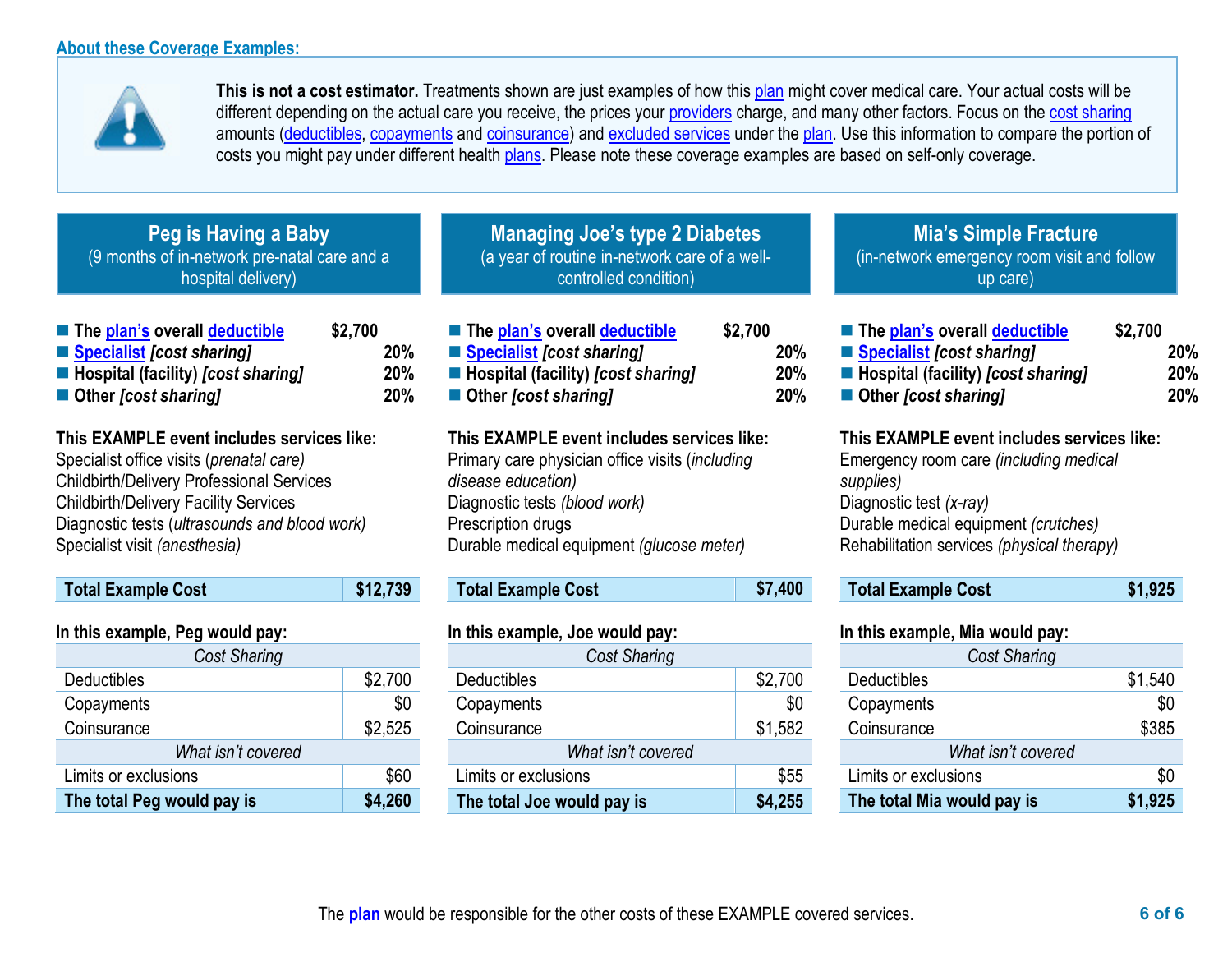

# 2021-2022 Consumer-Directed Health Plan/Health Savings Account Fact Sheet for Members

| <b>Your Consumer-Directed</b><br><b>Health Plan</b>                                                                                                                     | A Consumer-Directed Health Plan (CDHP), <sup>1</sup> coupled with a Health Savings<br>Account (HSA), is a health plan that works a little differently from what you<br>might be accustomed to.                                                                                                                        |
|-------------------------------------------------------------------------------------------------------------------------------------------------------------------------|-----------------------------------------------------------------------------------------------------------------------------------------------------------------------------------------------------------------------------------------------------------------------------------------------------------------------|
|                                                                                                                                                                         | Understanding how a CDHP/HSA works will help you get the most from your<br>benefits. This fact sheet provides CDHP/HSA basics, including how to get<br>started after you enroll and how to use your CDHP/HSA benefits.                                                                                                |
| How a CDHP Works                                                                                                                                                        | A CDHP is a high deductible health plan that allows you to set up an HSA<br>to help pay for eligible healthcare expenses. It has many similarities to other                                                                                                                                                           |
| The Episcopal Church Medical                                                                                                                                            | types of health plans:                                                                                                                                                                                                                                                                                                |
| Trust (Medical Trust) offers seven<br>CDHPs: three through Anthem<br><b>Blue Cross and Blue Shield</b><br>(Anthem BCBS), three through<br>Cigna, and one through Kaiser | • Most preventive care services, such as age-appropriate annual preventive<br>exams, well-child visits, and OB/GYN annual exams, are covered at 100%<br>with no member cost-sharing when using network providers. Depending<br>on your age and family history, other preventive care services may also<br>be covered. |
| Permanente (Kaiser). See details<br>below about the plans.                                                                                                              | • You pay out of pocket until you reach the annual deductible, <sup>2</sup> then the plan<br>begins to pay benefits. Your deductible is an integrated medical (including<br>behavioral) and pharmacy deductible. This means both your medical and<br>pharmacy expenses count toward your deductible.                  |
|                                                                                                                                                                         | • You will generally pay less when you use a network provider. <sup>3</sup>                                                                                                                                                                                                                                           |
|                                                                                                                                                                         | • The plan has an out-of-pocket limit, <sup>4</sup> which is the most you will have to pay<br>for eligible healthcare expenses each plan year. Once you reach this limit,<br>the plan will begin to pay 100% of eligible expenses for the remainder of<br>the plan year.                                              |
|                                                                                                                                                                         | There are also important differences:                                                                                                                                                                                                                                                                                 |
|                                                                                                                                                                         | • CDHPs have higher annual deductibles, which include medical and<br>prescription drug costs. That means you pay the full cost of medical and<br>prescription drug costs until you reach the plan's annual deductible.                                                                                                |

- Once you meet your annual deductible, you will pay coinsurance, which is a percentage of the cost for eligible services. This is different from other plans, which often use copayments in addition to or instead of coinsurance.
- You may set up an HSA to help pay for eligible expenses, including your annual deductible and coinsurance, with tax-free money. You can also choose to save your HSA money for future healthcare expenses.

<sup>4</sup> *Your network and out-of-network out-of-pocket limits accumulate separately, meaning one does not apply to the other. Members enrolled in a CDHP-15 with covered dependents must reach the family out-of-pocket limit before the plan begins to pay 100% of covered services for any covered member.*

<sup>1</sup> *Unless otherwise explicitly stated, Consumer-Directed Health Plan/Health Savings Account (CDHP/HSA) is used throughout to refer to the Anthem BCBS, Cigna, and Kaiser HDHPs, where they are alike.* 

<sup>2</sup> *Your network and out-of-network deductibles accumulate separately, meaning one does not apply to the other. Members enrolled in a CDHP-15 with covered dependents must meet the family deductible before the plan pays for any other covered member.*

<sup>3</sup> *The Kaiser CDHPs do not cover out-of-network providers.*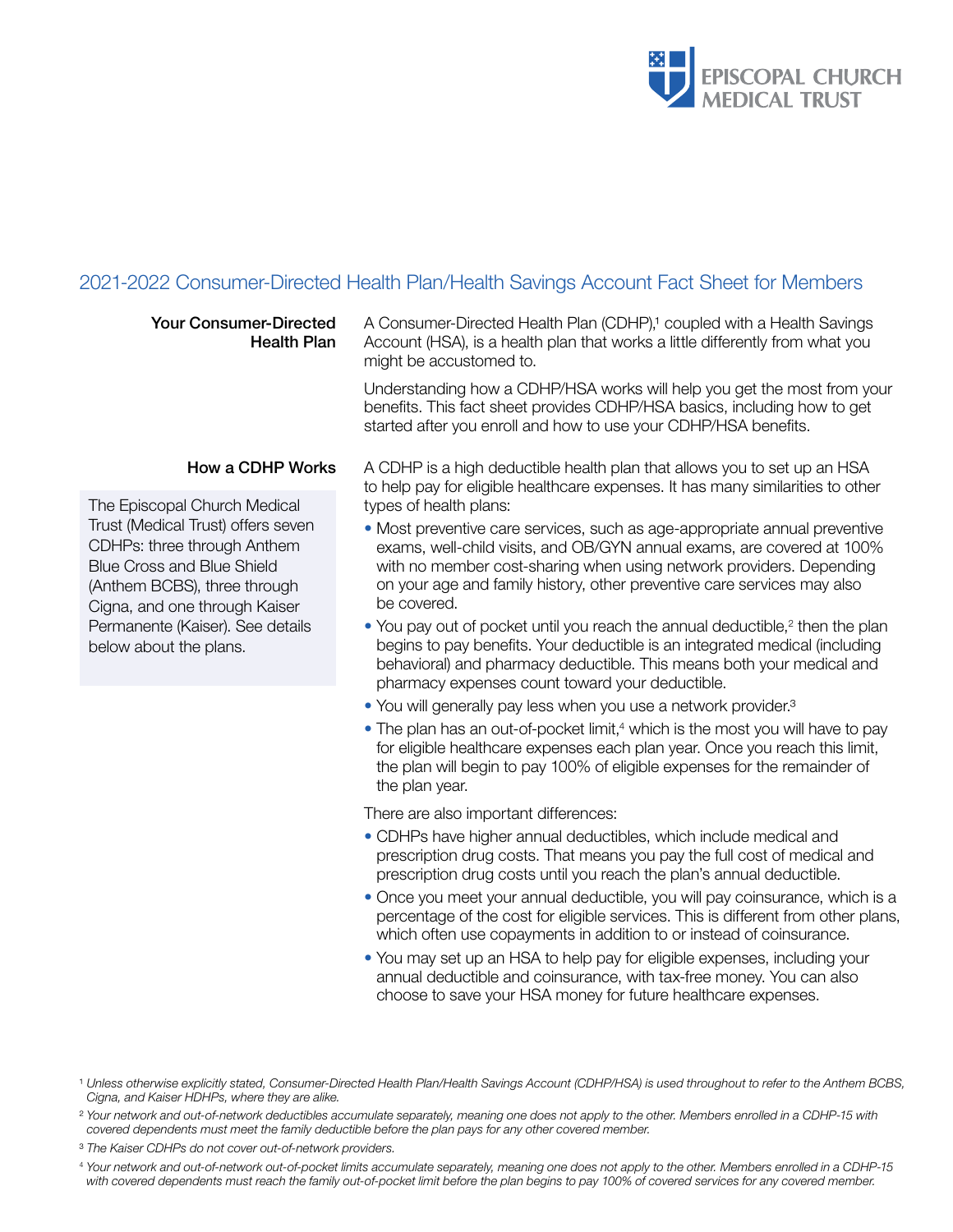# **How a HSA Works** An HSA is like a savings account for eligible healthcare expenses. When you enroll in the CDHP, you can contribute tax-free to an HSA. Here's how it works:

- You decide if you want to contribute and how much, up to IRS maximums. You can change or stop your contributions any time during the year.
- You can use the money in your HSA to pay for eligible healthcare expenses, including your annual deductible and medical, prescription, dental, and vision costs.
- You may also save the money in your HSA for future medical costs including healthcare expenses in retirement.
- Your HSA is portable and will always belong to you, even if you change employers or retire.

## **Tax Advantages** There are three tax advantages that come with your HSA:

- 1. You do not pay taxes on your contributions.
- 2. Withdrawals from your HSA are tax-free as long as they are used to pay for qualified medical expenses.
- 3. Your earnings on investments are tax-free, (note that certain restrictions, such as minimum balance requirements, may apply to investment options).

If you withdraw money for any reason other than to pay for qualified medical expenses, you will pay taxes and an IRS penalty (currently 20%) on the amount of the withdrawal. The IRS penalty does not apply if you are age 65 or older, disabled, or if you have died and your HSA is being used by your spouse who is age 65 or older. (Spouses under age 65 must use HSA funds for eligible expenses or pay a penalty.) If you have died and your beneficiary is not your spouse, the account ceases to be an HSA and accumulated funds will be fully taxable to the beneficiary.

## To Contribute to an HSA

You must be enrolled in a qualifying Consumer-Directed Health Plan (CDHP) and cannot:

- be covered by Medicare, TRICARE, or other medical insurance,
- be claimed as a dependent on someone's tax return, or
- contribute to a Flexible Spending Account

**HSA Eligibility** To open an HSA, you must be enrolled in a qualifying CDHP. Generally, you are not permitted to be covered by other, disqualifying types of health plans, with these exceptions: certain limited forms of supplemental health coverage (described in IRS Publication 969), separate dental and vision coverage, and disability coverage. Disqualifying health coverage includes Medicare, TRICARE, non-CDHP coverage under a plan of your spouse's or domestic partner's employer, or healthcare flexible spending account (FSA) coverage. However, you are permitted coverage under a limited-purpose flexible spending account (LPFSA) or limited-purpose health reimbursement account (HRA). LPFSAs and limited-purpose HRAs are designed to work with HSAs. Contact your employer to see if an LPFSA or limited-purpose HRA is offered.

> Also note that you may not be claimed as a dependent on another individual's tax return.

**Network = Savings** You will usually pay less for services from network providers than you will from out-of-network providers for two reasons. First, your network coinsurance is lower than your out-of-network coinsurance.<sup>5</sup> Second, network providers can bill you based only on a certain amount, the "allowed amount."

> The allowed amount is what our health plan carriers—Anthem BCBS, Cigna, and Kaiser—have negotiated with service providers on behalf of the Medical Trust. These discounted rates for medical services from network providers can save you money.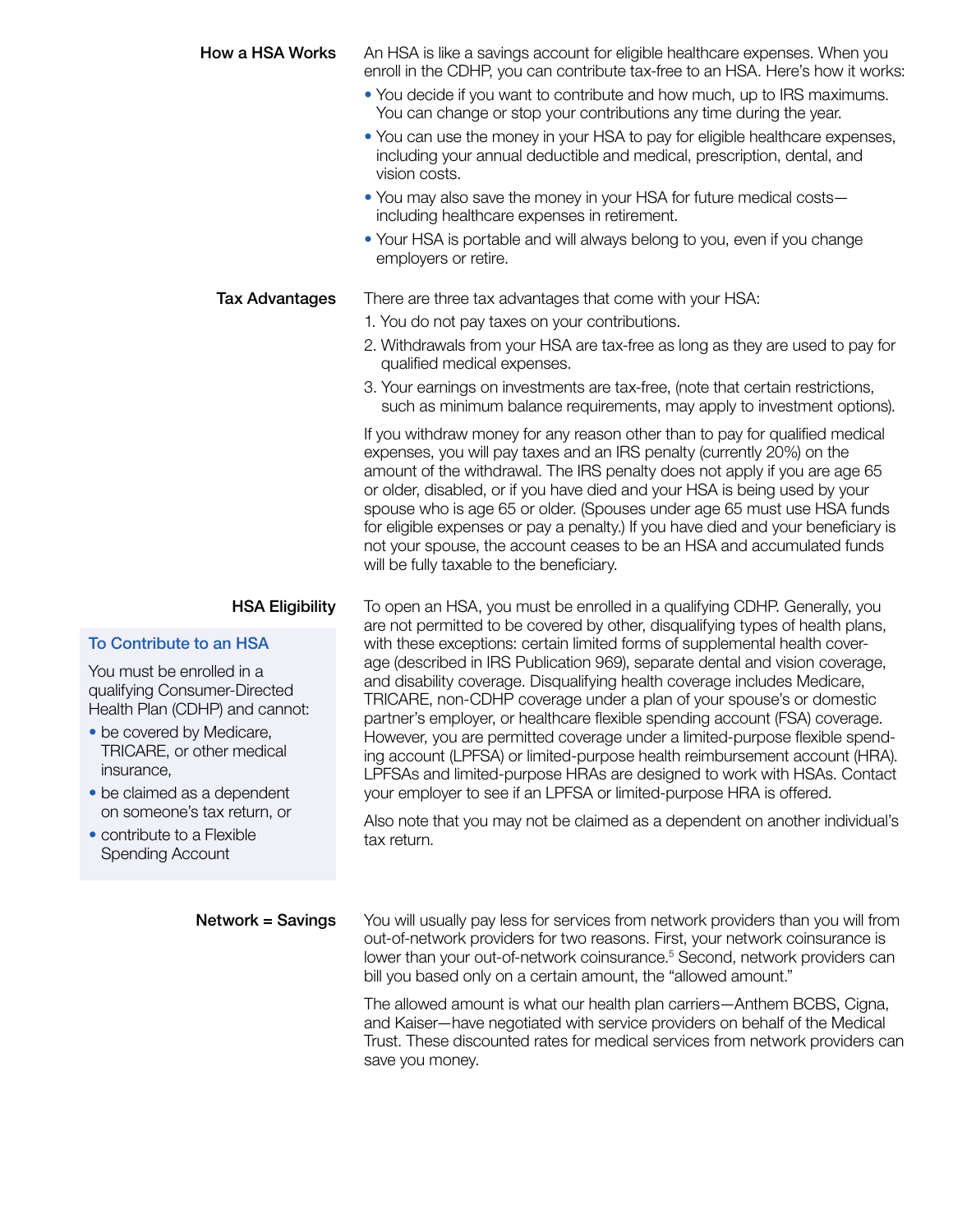| <b>Using Network Providers</b>        | Remember, going to a network provider may have significant cost-saving<br>advantages.                                                                                                                                                                                                    |
|---------------------------------------|------------------------------------------------------------------------------------------------------------------------------------------------------------------------------------------------------------------------------------------------------------------------------------------|
|                                       | 1. Provide your health plan membership information when you call to make<br>the appointment.                                                                                                                                                                                             |
|                                       | 2. If you see a network provider, you are not required to make payment at<br>the time of service. <sup>6</sup> Your network provider will code the visit and bill it to<br>your plan.                                                                                                    |
|                                       | 3. If you choose to pay out-of-pocket at the time of service, be sure that the<br>service and your related payment are run through the health plan carrier<br>claims system so that any network discount will apply and your payment will<br>be credited toward your network deductible. |
|                                       | 4. Anthem BCBS, Cigna, or Kaiser will send you an Explanation of Benefits<br>(EOB) informing you of the cost share you will pay for the services based on<br>the negotiated rates and plan coverage.                                                                                     |
|                                       | 5. You may make payment by using your HSA debit card, <sup>7</sup> or you can use<br>another bank card and either reimburse yourself with funds from your HSA<br>or let your health savings remain in the HSA for future use.                                                            |
|                                       | 6. Many preventive care services are paid at 100% when you use a network<br>provider; all other services are subject to the annual deductible and, if<br>applicable, coinsurance.                                                                                                        |
| <b>Using Out-of-Network Providers</b> | It is important to note that if you see an out-of-network provider, you may be<br>required to make payment at the time of service. <sup>5</sup>                                                                                                                                          |
|                                       | 1. Provide your health plan membership information when you call to make<br>the appointment.                                                                                                                                                                                             |
|                                       | 2. You may make payment by using your HSA debit card, or you can use<br>another bank card and either reimburse yourself with funds from your HSA <sup>7</sup><br>or let your health savings remain in the HSA for future use.                                                            |
|                                       | 3. Be sure that the service and your related payment are run through the<br>health plan carrier claims system by reviewing your Explanation of Benefits<br>so that your payment will be credited toward your out-of-network deductible<br>and coinsurance maximum as applicable.         |
| <b>Prescription Benefits</b>          | Prescriptions must be paid for at the time of service at a retail pharmacy or<br>through a mail-order pharmacy.                                                                                                                                                                          |
|                                       | 1. Provide the pharmacy with your Express Scripts card to ensure purchases<br>are applied toward your annual deductible and coinsurance maximum, as<br>applicable.                                                                                                                       |
|                                       | 2. You will pay the negotiated rate. (Coinsurance begins once you have met<br>your annual deductible.)                                                                                                                                                                                   |
|                                       | 3. You may make payment by using your HSA debit card, <sup>7</sup> or you can use<br>another bank card and either reimburse yourself with funds from your HSA<br>or let your health savings remain in the HSA for future use.                                                            |
| <b>Using Your HSA Contributions</b>   | Making regular contributions to your Health Savings Account is a simple and<br>convenient way to build up your HSA balance, creating tax-favored savings for<br>future qualified medical expenses.                                                                                       |

5  *The Kaiser CDHPs do not cover out-of-network providers.*

<sup>6</sup> We encourage you to wait for your Explanation of Benefits from Anthem BCBS, Cigna, or Kaiser before making payment to ensure that the negotiated *rate for service is applied.*

<sup>7</sup> *Note that some banks have fees associated with reimbursing yourself through your debit card. Check with your financial institution.*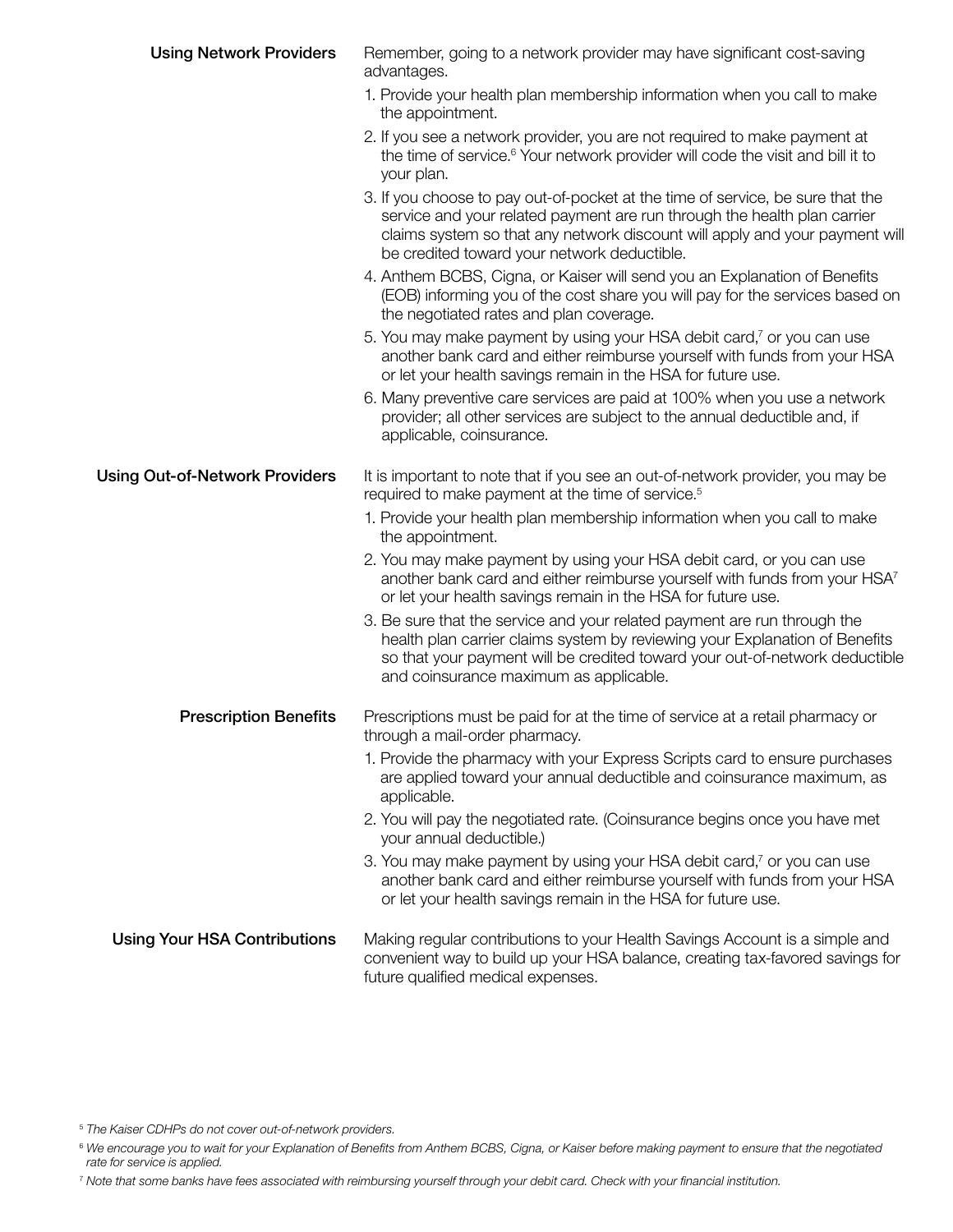#### Keep Your Receipts

The IRS requires that you keep records to show that HSA withdrawals were used to pay for or reimburse qualified medical expenses that had not been previously paid or reimbursed from another source.

Note that you may cover dependents under a Medical Trust CDHP even if they are not your federal tax code dependents for HSA purposes. For example, your 25-year-old child may not be a tax dependent, but they would still be eligible for coverage under the CDHP. Because your child is not a tax dependent, however, they will not be eligible to have expenses reimbursed from the HSA even though the child is covered under the CDHP. Remember: CDHP coverage depends on the Medical Trust's plan eligibility rules, but using HSA funds on a tax-free basis depends on the Federal tax code.

Any unused HSA funds will remain in your HSA for use in future years—there is no "use it or lose it" rule. If you change medical plans or retire, the HSA is still yours and can be used for qualified medical expenses.

Setting up an HSA HealthEquity—If you enroll in a Medical Trust CDHP, you will automatically have an HSA set up by HealthEquity, who will send you a welcome kit. If you use HealthEquity, there are no setup fees for the HSA and your maintenance fees are waived. If your employment ends or you are no longer enrolled in a CDHP through the Medical Trust, you will be responsible for all fees.

> HealthEquity also offers many other advantages, including access to webbased tools that can assist you in tracking and monitoring your HSA activity.

Local bank chosen by your employer—In some cases, your employer may choose an institution other than HealthEquity for HSA funding. If so, you will receive information from your employer concerning the HSA funding process.

Financial institution of your choice—If you do not wish to use HealthEquity, you may, after consulting with your employer, establish an HSA with any qualified financial institution., but You will be responsible for all fees.

If you do so, please keep in mind that you may not be able to direct contributions by your employer (if any) or pre-tax contributions to that financial institution. Please check with your employer and the institution. Consequently, you may lose valuable employer contributions and the ability to make contributions through convenient payroll deduction. (You will still be able to make after-tax contributions up to the contribution limits and claim a deduction on your federal income tax return.)

If you establish an HSA with HealthEquity (to receive employer contributions and your pre-tax contributions), you may then transfer funds to an HSA with another qualified financial institution.

The IRS sets the maximum amount that can be contributed to an HSA each year.

| 2021               | 2022                  |  |
|--------------------|-----------------------|--|
| Individual \$3,600 | Individual \$3,650    |  |
| Family \$7,200     | <b>Family</b> \$7,300 |  |

If you are age 55 or older, you may make additional catch-up contributions of up to \$1,000 per year.

These limits include your contributions plus any employer contributions, so keep that in mind when choosing how much to set aside in your HSA.

Annual HSA Employer and Employee Combined Contribution Limits

Timing of HSA Contributions Contributions to an HSA cannot occur until after the first of the month in which the CDHP becomes effective, and your HSA has been opened. What that means is if your plan becomes effective on January 1, contributions cannot be made until after that date. If you have medical expenses on January 1 before your account is funded, you can pay out-of-pocket and reimburse yourself from your HSA once the funds are deposited. No reimbursement is permitted for expenses incurred before you open your HSA. So, for example, if you delay and do not complete the requisite paperwork to open the account until February 1, expenses incurred in January cannot be reimbursed.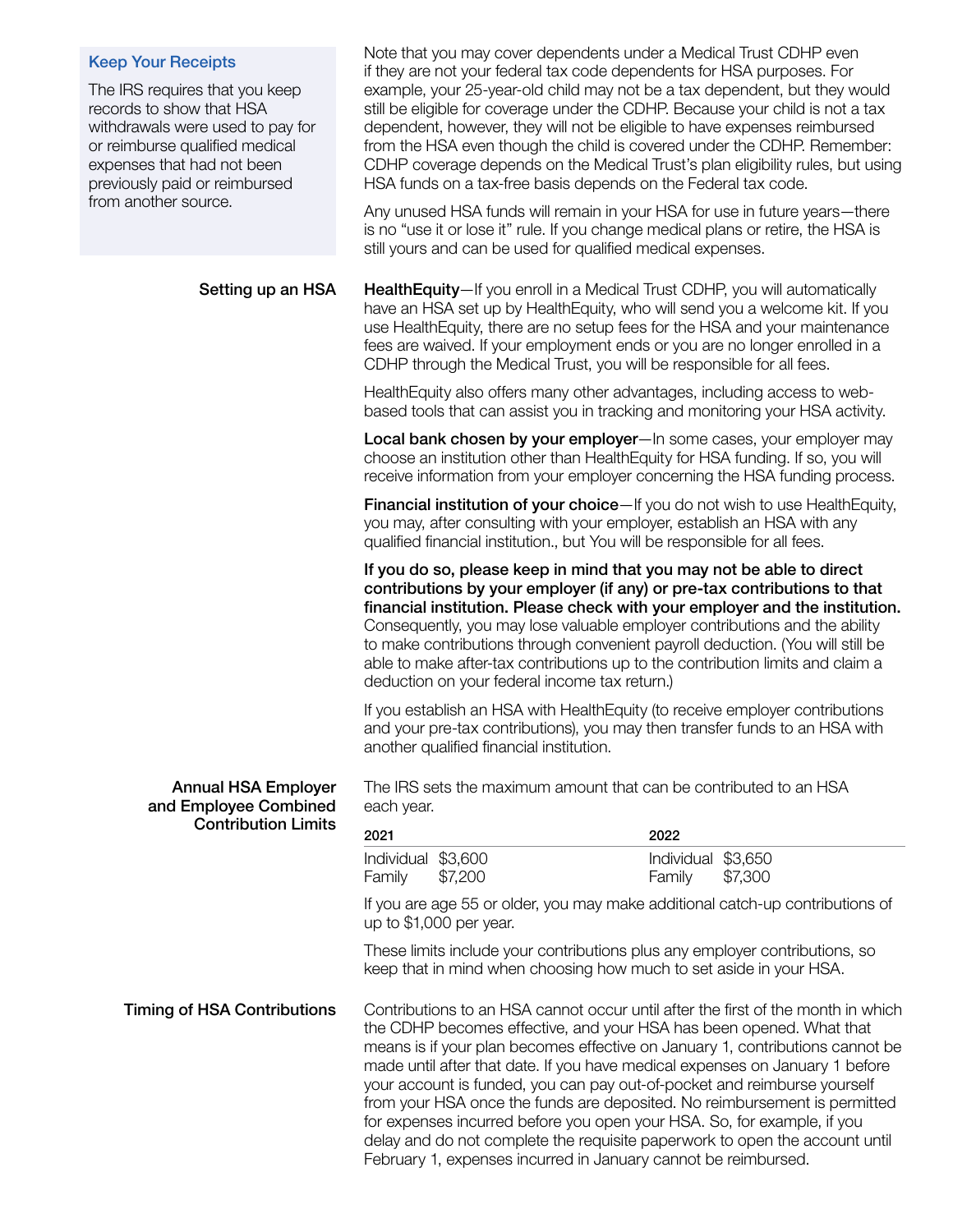**Employer HSA Contributions** Each employer (diocese, parish, school, or other Episcopal organization) establishes its HSA contribution policy in line with IRS requirements.

> Your employer's HSA contribution policy will define the amount of funds, if any, your employer will contribute to your HSA, the frequency with which these contributions will be made (bi-weekly, monthly, quarterly, or annually), and who will be eligible for such contributions.

Your employer is responsible for communicating its contribution policy to you.

your employer, you can make pre-tax contributions through automatic payroll deductions (if available). If you use a different financial institution, you can mail in an after-tax contribution, for which you can take a corresponding tax deduction at the end of the tax year. HSA contributions for a given calendar year must be made by the tax filing deadline for that year (generally, the

Be mindful that your own contributions and any funding you will receive from

your employer do not exceed the annual limits for HSA contributions. If Your Qualified Expenses Exceed the Amount in Your HSA

### **Employee HSA Contributions** If you set up an HSA with HealthEquity or a financial institution chosen by

#### Qualified Medical Expenses

Qualified medical expenses include, but are not limited to, deductibles and coinsurance, prescription drugs, mental health and substance use disorder treatment, as well as dental and vision services. HSA distributions can k expe and ' depe medi on th

| be used for qualified medical<br>enses for you, your spouse,<br>your federal tax code<br>endents. A list of qualified<br>lical expenses can be found<br>he IRS website. | If your HSA funds do not cover your healthcare expenses, you can pay the<br>difference out-of-pocket and reimburse yourself as funds are added to your<br>account. For example, if you have \$1,000 in your HSA in March and you incur<br>\$1,500 in medical expenses, you can use the \$1,000 from your HSA and pay<br>the additional \$500 out-of-pocket. Throughout the year, you may reimburse<br>yourself the remaining \$500 from the HSA, as contributions are added to your<br>account. You are responsible for keeping documentation to prove that the |
|-------------------------------------------------------------------------------------------------------------------------------------------------------------------------|-----------------------------------------------------------------------------------------------------------------------------------------------------------------------------------------------------------------------------------------------------------------------------------------------------------------------------------------------------------------------------------------------------------------------------------------------------------------------------------------------------------------------------------------------------------------|
|                                                                                                                                                                         | HSA funds being reimbursed were used for qualified medical expenses.                                                                                                                                                                                                                                                                                                                                                                                                                                                                                            |
| <b>Domestic Partners and</b><br><b>Same-Gender Spouses</b>                                                                                                              | If your group allows domestic partners to be covered as dependents on your<br>health plan, you may enroll your domestic partner in the CDHP. However, the<br>IRS only permits an employee's HSA funds to be used to cover the healthcare<br>expenses of a domestic partner if that domestic partner otherwise qualifies as<br>your federal tax code dependent.                                                                                                                                                                                                  |
|                                                                                                                                                                         | Your domestic partner can open their own HSA, which your employer may<br>or may not choose to fund. Note, however, that an employer contribution<br>to an HSA of a non-employee domestic partner would be included in the<br>employee's taxable income.                                                                                                                                                                                                                                                                                                         |
|                                                                                                                                                                         | Same-gender couples who are legally married can use the account in the<br>same way as different-gender married couples.                                                                                                                                                                                                                                                                                                                                                                                                                                         |
| <b>Additional Benefits</b>                                                                                                                                              | If you enroll in the CDHP, you will have access to the Medical Trust's value-<br>added benefits, such as vision care through EyeMed, the Cigna Employee<br>Assistance Program (EAP), Health Advocate, Amplifon Hearing Health<br>Care discounts, and UnitedHealthcare Global Travel Assistance. For more<br>information about these value-added benefits, please visit our website at<br>cpg.org                                                                                                                                                                |
|                                                                                                                                                                         | You may use your HSA funds, if available, to cover any applicable coinsurance<br>amounts under these benefits.                                                                                                                                                                                                                                                                                                                                                                                                                                                  |
| <b>U.S. Treasury Department</b><br><b>HSA Information</b>                                                                                                               | The HSA section of the IRS website has links to informational brochures,<br>up-to-date regulations, FAQs, IRS forms, and publications, including these:                                                                                                                                                                                                                                                                                                                                                                                                         |
|                                                                                                                                                                         | Publication 502-A list of qualified medical expenses                                                                                                                                                                                                                                                                                                                                                                                                                                                                                                            |
|                                                                                                                                                                         | Publication 969-A detailed explanation of HSAs and how the IRS<br>treats them                                                                                                                                                                                                                                                                                                                                                                                                                                                                                   |

following April 15).